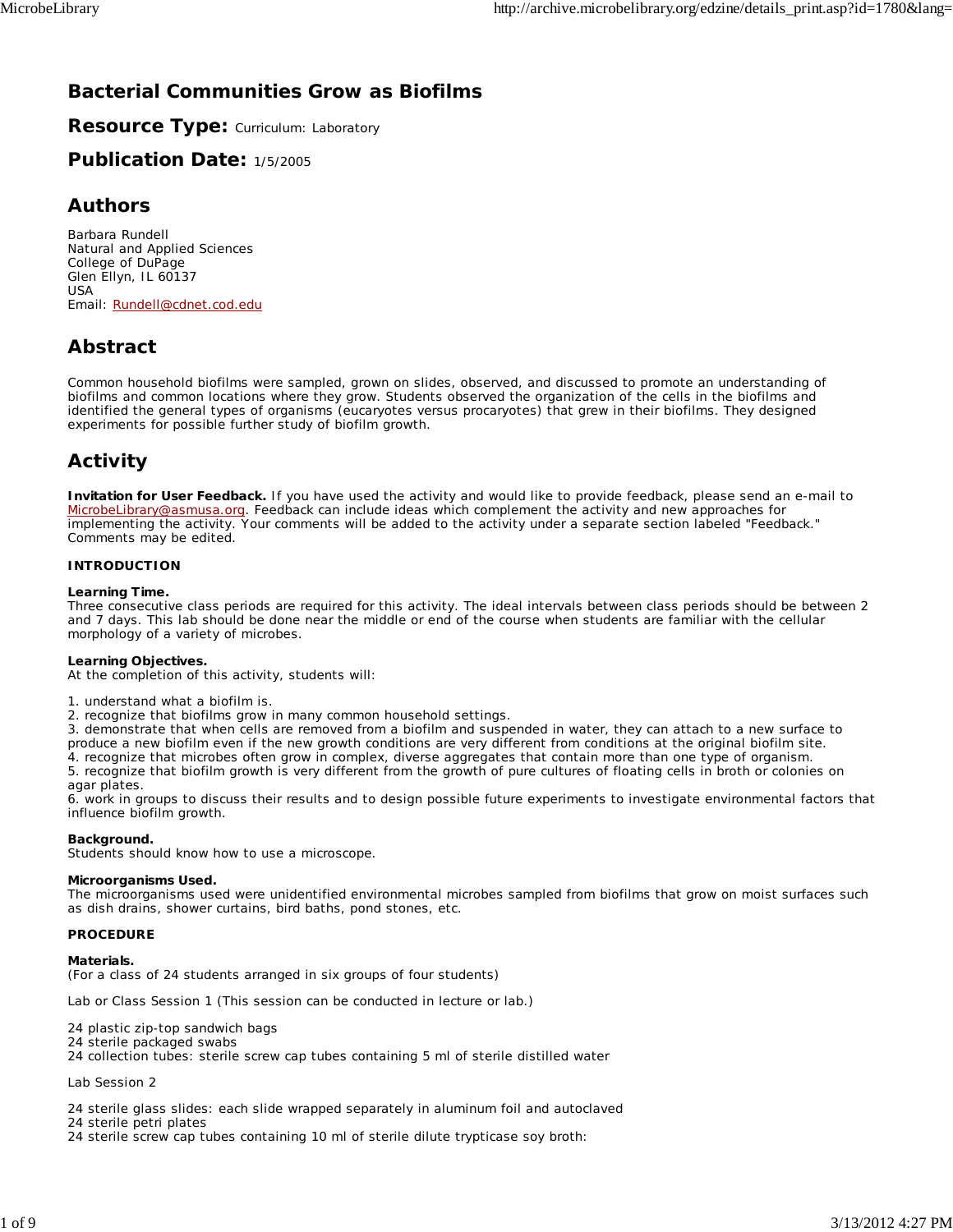5% trypticase soy broth (BBL Becton Dickinson Co.) in distilled water (5 g of powder/100 ml or 5% of "normal" medium concentration)

2 trays to incubate the petri plates 12 black wax pencil markers

#### *Lab Session 3*

12 wash bottles containing tap water 6 beakers (400 ml or larger) containing a small amount of disinfectant 24 pairs of latex or vinyl disposable gloves Gram crystal violet stain 12 black wax pencil markers Paper towels Biohazard waste container Microscopes Immersion oil Lens tissue 24 Biofilm Discussion sheets (authored by the instructor) Microscope connected to a monitor (optional) Digital camera (optional)

#### **Student Version.**

*Lab Session 1*

#### 1. Introduction to Biofilms

Biofilms are complex aggregates of microbes that grow on surfaces. They attach to diverse substrates such as soil particles, pipes, and contact lenses. Biofilms perform beneficial activities such as water purification and nutrient cycling, but they also cause problems. For example, they can foul plumbing systems and cause stubborn infections. Scientists are just beginning to understand the nature of biofilms because microbes have been traditionally studied as pure cultures. However, this is not the normal mode of growth for many microbes. This exercise will demonstrate that biofilms are very common and easy to cultivate, and that they have distinctive appearances.

2. You will receive a zip-top bag containing a sterile swab and a collection tube. Collect a biofilm sample from your body or household within 24 hours of your next lab session. Good collection sites that are likely to have biofilms include teeth (dental plaque), contact lenses, sink drain, toilet bowl, flower vase (with old flower water), dog dish, bird bath, and swimming pool filter.

Surfaces that are not submerged will be easier to sample. To collect material from a biofilm that is not submerged, moisten the swab with the sterile water and then rub the biofilm surface. Stir the swab vigorously into the collection tube sterile water and then discard the swab.

To collect material from a biofilm that is submerged, rub the biofilm with the swab. Stir the swab vigorously into the collection tube sterile water and then discard the swab.

#### *Lab Session 2*

1. You will receive a petri plate that already contains a sterile slide. Label both the top and bottom of the petri plate, using care not to open the plate.

2. Pour the entire contents of a tube of dilute (5%) trypticase soy broth into the petri plate.

3. Pour the entire contents of your biofilm collection tube into the petri plate.

4. Carefully place your plate on a tray designated for incubation at the temperature that is closest to the temperature of your biofilm collection site (room temperature or 37°C). Be careful to avoid spilling as you carry your plate.

#### *Lab Session 3*

1. Put on disposable gloves. Retrieve your plate from the incubation tray. Gently pour the contents of your plate into a beaker that contains disinfectant. Rinse the plate gently but thoroughly with a tap water wash bottle. Be careful to avoid disturbing the biofilm that has grown on your slide; direct the stream of water to the bottom of the plate but not right onto your slide. Pour off all of the water, using care not to drop the slide out of the plate.

2. Do not heat fix your slide. Add Gram crystal violet stain to the plate so that the entire surface of your slide is covered with dye. Let the dye set for 5 minutes.

3. Pour off the dye into the disinfectant beaker and rinse as in step one. Remove your slide from the plate and wipe the bottom of the slide on a paper towel. Let the slide air dry.

4. Discard the plates, gloves, and paper towels in a biohazard waste container.

5. Your instructor will give you a Biofilm Discussion sheet. Read the sheet before you view your slide so that you can start thinking about your answers as you observe your biofilm.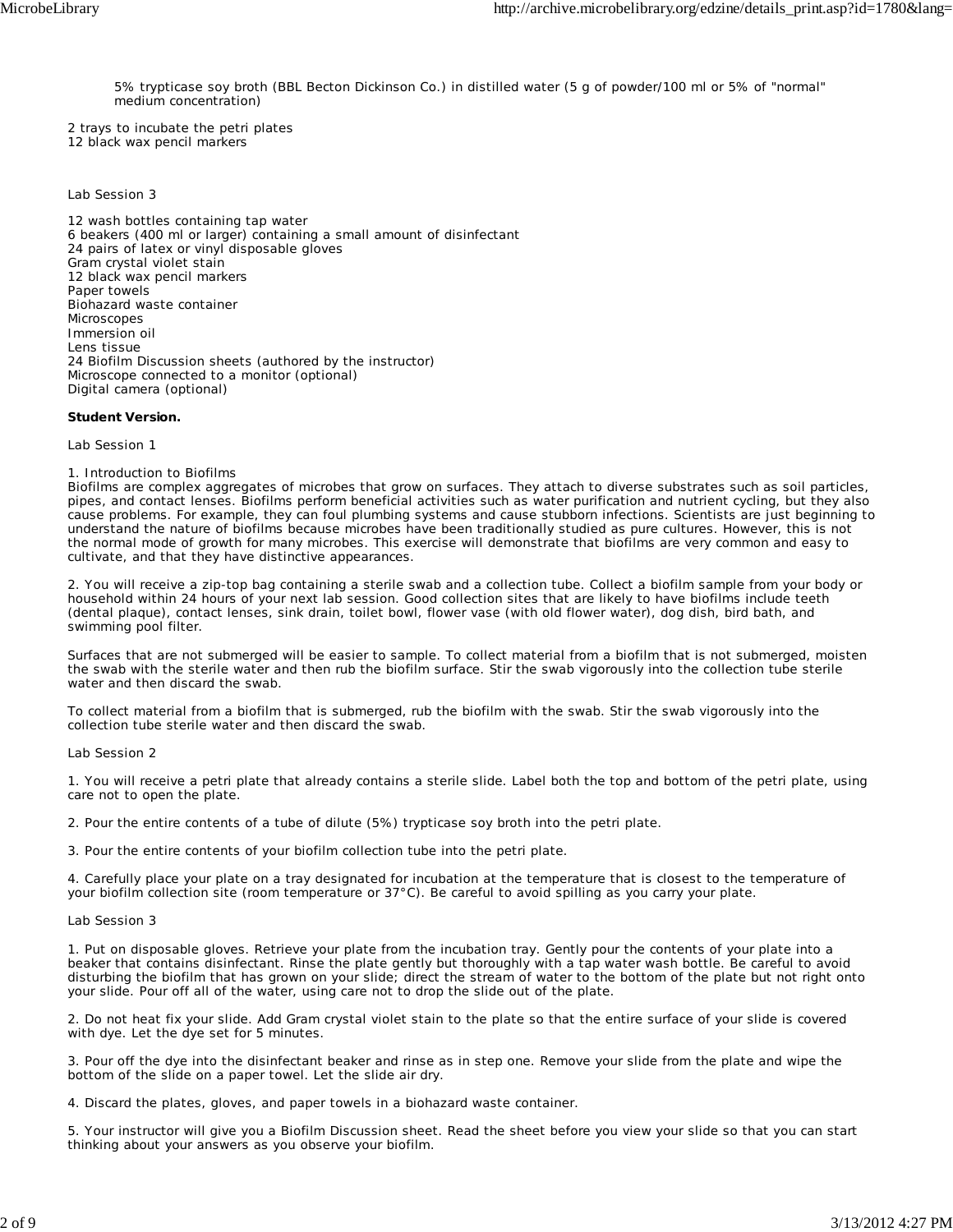6. Label your slide and observe it with the microscope at each power of magnification. Rotate the fine focus knob to observe the three-dimensional properties of your biofilm. Most biofilms will show several growth patterns such as scattered microcolonies (small isolated clumps that sometimes grow to considerable thickness) as well as smaller cell clusters. Look for these patterns on your slide. Determine whether eucaryotic cells (larger cells with a nucleus) are present. Observe slides that were prepared by your classmates. Take a picture of your slide with a digital camera if one is available. Aim the camera through the ocular of the microscope.

7. Begin answering the questions on your Biofilm Discussion sheet.

8. Your instructor will place you in a group with three other classmates. Share your responses on the Biofilm Discussion sheet with the other members of your group. After a period of time your instructor will initiate a discussion involving the entire class. Add content to your Biofilm Discussion sheet as you collaborate with your classmates.

9. Your instructor may ask you to display your biofilm slide to the entire class with a microscope connected to a camera and monitor or with digital camera photos. Discuss similarities and differences among biofilms grown from various collection sites.

#### **Instructor Version.**

Optional class assignment prior to doing this lab: several weeks before the lab exercise is scheduled, I introduce the concept of biofilms in a brief lecture. I display examples of biofilm growth and provide some references for further study. There are many useful websites with good illustrations including the following:

http://archive.microbelibrary.org/index.asp

http://www.personal.psu.edu/faculty/j/e/jel5/biofilms/

http://helios.bto.ed.ac.uk/bto/microbes/biofilm.htm

http://www.cdc.gov/ncidod/eid/vol8no9/02-0063.htm#est

In my class each student is required to write a brief two-page paper on an aspect of biofilm research that interests him or her using at least three references. Biofilms impact many fields such as environmental studies, ecology, pharmacology, health, and engineering. Therefore, every student should be able to find a biofilm topic of personal interest. If students are already familiar with biofilms before starting the lab exercise, they will be more observant and more interested in the outcome. However, students will learn much from the lab even if they have not been assigned this prior research.

*Lab Session 1 (1 hour)*

Note: this session can be conducted in lab or lecture.

#### 1. Introduction to Biofilms

Provide a brief introduction to biofilms and suggest some references (cited at the end of this exercise) for further study. Biofilms are complex aggregates of microbes that grow on surfaces. They attach to diverse substrates such as soil particles, pipes, and contact lenses. Biofilms perform beneficial activities such as water purification and nutrient cycling, but they also cause problems. For example, they can foul plumbing systems and cause stubborn infections. Scientists are just beginning to understand the nature of biofilms because microbes have been traditionally studied as pure cultures. However, this is not the normal mode of growth for many microbes. This exercise will demonstrate that biofilms are very common and easy to cultivate, and that they have distinctive appearances.

Explain how the entire lab will be carried out over the next two class periods. Show the class some biofilm slides that were prepared in advance using the techniques described in this lab exercise.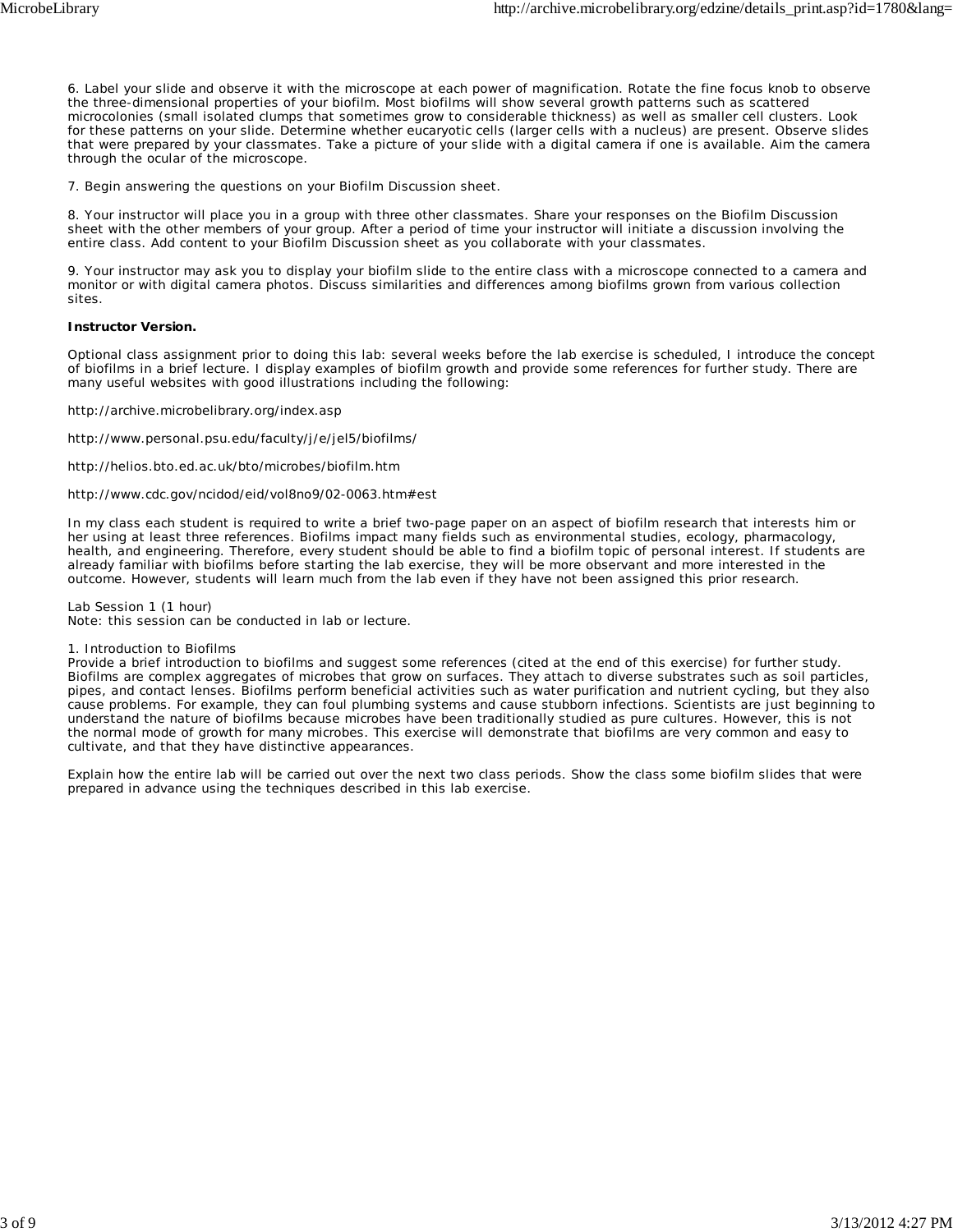

FIG. 1. Petri plates after staining and removal of the biofilm slides.



FIG. 2. Stained biofilm slides.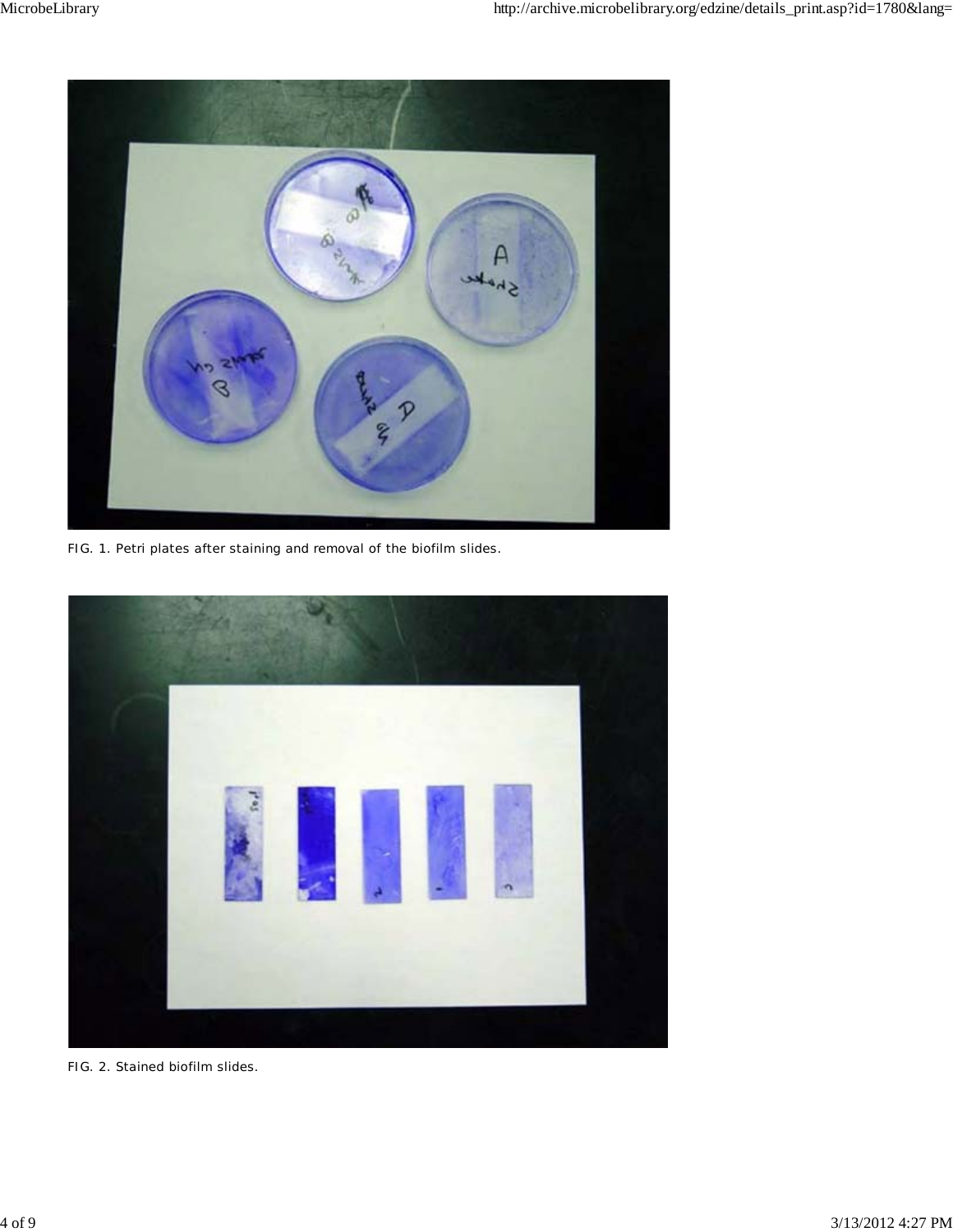

FIG. 3. Biofilm with heavy growth.



FIG. 4. Biofilm with moderate growth and microcolonies.

Prior to class prepare zip-top bags, each containing one sterile swab and one collection tube. 2. Give each student a zip-top bag that contains a sterile swab and a collection tube. Explain how to collect a biofilm sample within 24 hours of your next lab session. Suggest good collection sites that are likely to have biofilms such as teeth (dental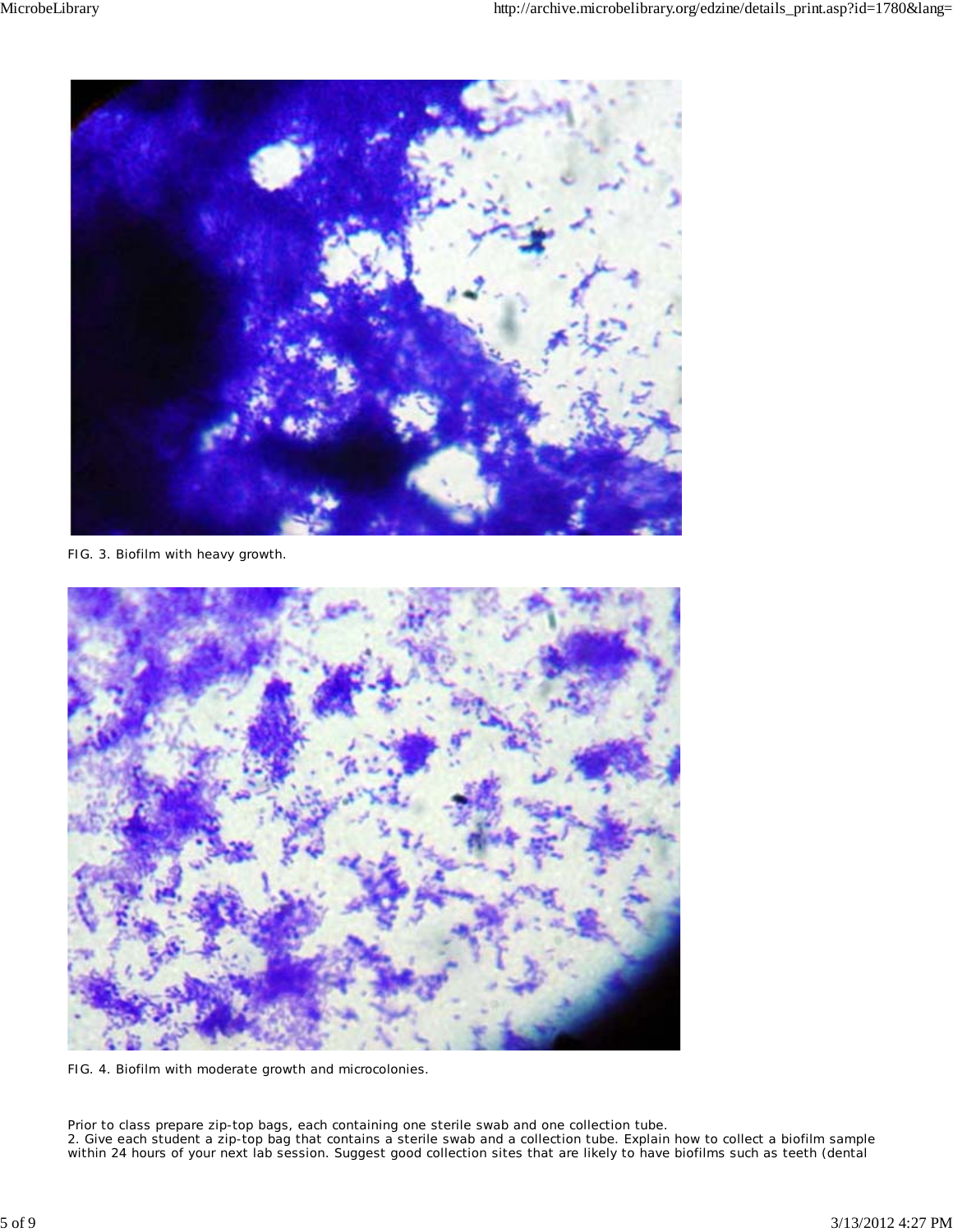plaque), contact lenses, sink drain, toilet bowl, flower vase (with old flower water), dog dish, bird bath, and swimming pool filter.

To collect material from a biofilm that is submerged, rub the biofilm with the swab. Stir the swab vigorously into the collection tube sterile water and then discard the swab.

To collect material from a biofilm that is not submerged, moisten the swab with the sterile water and then rub the biofilm surface. Stir the swab vigorously into the collection tube sterile water and then discard the swab. Surfaces that are not submerged will be easier to sample.

#### *Lab Session 2 (1/2 hour)*

Prior to class, place a sterile slide in a sterile petri plate for each student. If you partially unwrap the foil from the slide you can gently move the slide from the wrapper into the dish without touching the slide. Place trays that are labeled "room temperature" and "37°C" in a very noticeable site.

1. Ask each student to label both the top and bottom of a petri plate that already contains a sterile slide, using care not to open the plate.

2. Have each student pour the entire contents of a tube of dilute (5%) trypticase soy broth into the petri plate.

3. Have each student pour the entire contents of his or her biofilm collection tube into the petri plate.

4. Have each student carefully place his or her plate on a tray that is labeled for incubation at the temperature that is closest to the temperature of the biofilm collection site (room temperature or 37°C). Caution students to avoid spilling. After all the plates are on the trays, place them in the incubators.

#### *Lab Session 3 (2 hours)*

Note: the allotted time is flexible depending on the amount of time that you wish to devote to group discussion.

Prior to class dispense beakers that contain disinfectant, paper towels, disposable gloves, tap water wash bottles, and crystal violet stain. Retrieve the trays of plates from the incubators.

Demonstrate steps 1 through 3 to the class at the beginning of the lab:

1. Put on disposable gloves. Retrieve your plate from the incubation tray. Gently pour the contents of your plate into a beaker that contains disinfectant. Rinse the plate gently but thoroughly with a tap water wash bottle. Be careful to avoid disturbing the biofilm that has grown on your slide; direct the stream of water to the bottom of the plate but not right onto your slide. Pour off all of the water, using care not to drop the slide out of the plate.

Note: remind students that they should not heat fix their slides.

2. Add Gram crystal violet stain to the plate so that the entire surface of your slide is covered with dye. Let the dye set 5 minutes.

3. Pour off the dye into the disinfectant beaker and rinse as in step one. Remove your slide from the plate and wipe the bottom of the slide on a paper towel. Let the slide air dry.

Note: drying does not cause a marked change in the appearance of the biofilms. Many biofilms were examined before and after drying to verify this.

4. Students should discard their plates, gloves, and paper towels in a biohazard waste container while their slides are drying.

5. Distribute the Biofilm Discussion sheets. Urge students to read the sheet before they view their slides so that they can start thinking about their answers as they observe their biofilms.

Each instructor should author his or her own sheet to meet the needs and time constraints of the class. Questions 5 through 10 can be completed during a later class period so that students have more time to do additional research and think about this assignment. A sample sheet is provided below. \_\_\_\_\_\_\_\_\_\_\_\_\_\_\_\_\_\_\_\_\_\_\_\_\_\_\_\_\_\_\_\_\_\_\_\_\_\_\_\_\_\_\_\_\_\_\_\_\_\_\_\_\_\_\_\_\_\_\_\_\_\_\_\_\_\_\_\_\_\_\_\_

Barbara Rundell Microbiology 220 Spring, 2004 Name Biofilms Discussion sheet

- 1. What is meant by the term "biofilm"?
- 2. What site did you sample to obtain biofilm material?
- 3. Briefly describe your biofilm:
- a. Describe each type of procaryote that you see based on cell shape and size.

b. Describe each type of eucaryote that you see based on cell shape and size.

- 4. Observe several of your classmates' biofilms.
- a. Propose some reasons why biofilms that were sampled from diverse sites and then grown here in lab might look similar.

b. Propose some reasons why biofilms that were sampled from diverse sites and then grown here in lab might look different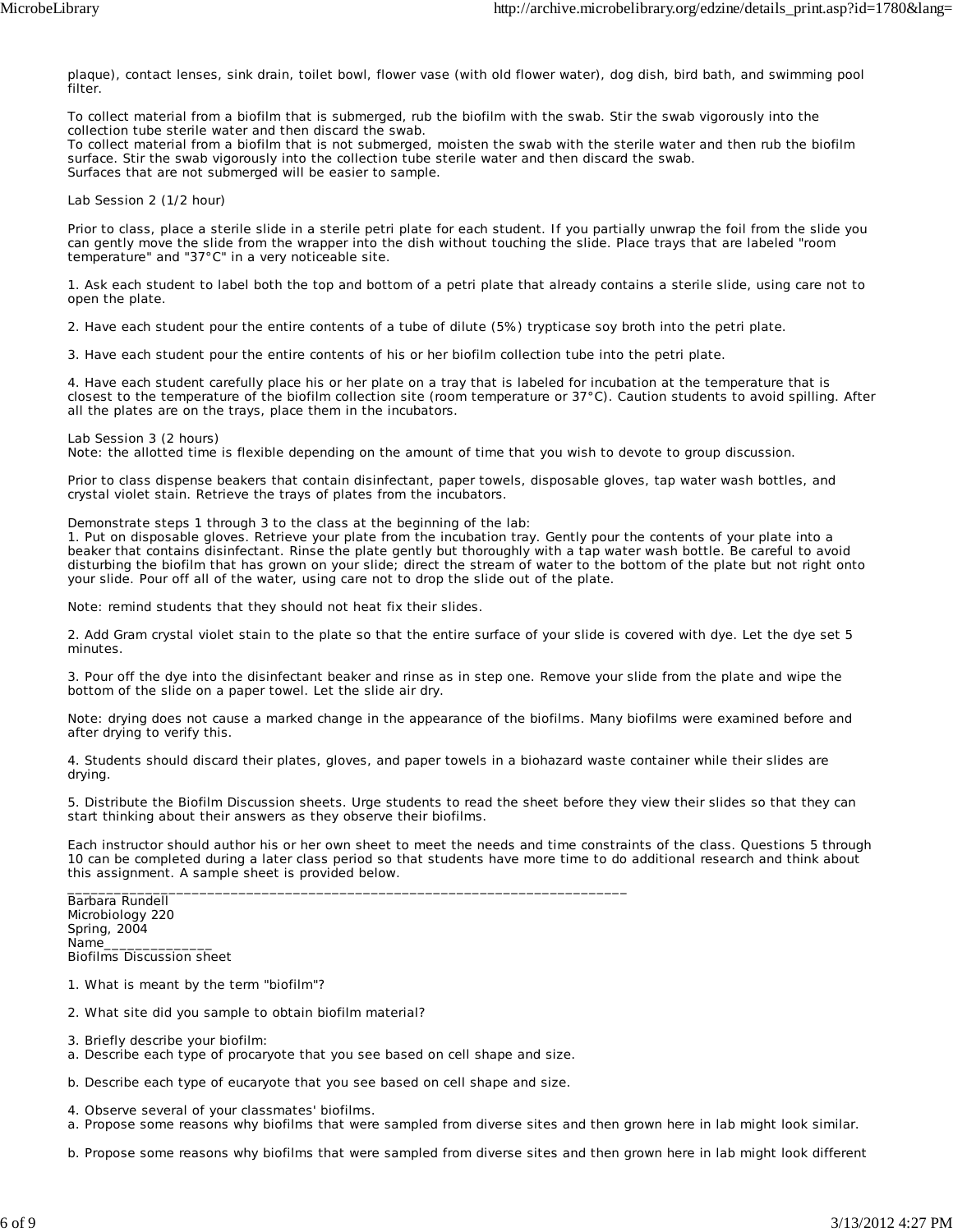from each other.

- 5. Life in a biofilm community provides what advantages and disadvantages to a microbe?
- a. Advantages of living in a biofilm community:
- b. Disadvantages of living in a biofilm community:

6. Do you think that the biofilm you sampled is beneficial, harmful, a nuisance, or of no consequence for humans? Explain your answer.

7. What are some likely differences between bacteria that grow in biofilms and bacteria that grow as free-floating independent cells. For example, what differences might there be in growth rates, ease of exchanging DNA, resistance to antibiotics, etc.?

8. How could you modify this exercise to obtain additional information about your biofilm? (For example, you could determine whether a bacterium that was isolated from your biofilm can propagate a pure culture biofilm.) Think of some additional possibilities.

9. Devise an experiment that would provide information on how an environmental factor affects the amount of growth in a biofilm. For example, describe an experiment to determine the effect of temperature on biofilm growth.

10. Did you enjoy this lab exercise? Please explain your answer.

(End of Biofilm Discussion sheet)

Note: students may have difficulty determining whether there are eucaryotes in their biofilms. Briefly review the microscopic appearance of eucaryotic microbes versus procaryotes before the students view their slides.

6. After the slides have dried, ask the students to label their slides and observe them with the microscope at each power of magnification. Remind them to rotate the fine focus knob to observe the three-dimensional properties of their biofilms. Most biofilms will show several growth patterns such as scattered microcolonies (small isolated clumps that sometimes grow to considerable thickness) and smaller cell clusters. Ask students to look for these various growth patterns. They should determine whether eucaryotic cells are present. Students should also observe the slides that were prepared by the other members of their group. Optional: ask students to take pictures of their slides with a digital camera by aiming the camera through the ocular of the microscope.

7. Students should spend 15 to 20 minutes working independently to begin filling out their Biofilm Discussion sheets.

8. After students have worked independently, place them in groups of four to share their responses on the Biofilm Discussion sheet. Have the groups discuss the questions for 15 to 20 minutes. Finally, initiate a full class discussion. Working in teams fosters the development of interpersonal skills as students become aware of the need to communicate their thoughts very clearly and to reflect on their classmates' contributions in a supportive manner. Encourage students to add content to their Biofilm Discussion sheets as they collaborate. The Biofilm Discussion sheets may be collected at the end of the lab, or you may instruct your students to keep their sheets and do additional research to fully answer their questions.

9. If possible, have several students display their biofilm slides to the entire class with a microscope connected to a camera and monitor or with digital camera photos. Students should discuss similarities and differences among biofilms grown from various collection sites.

#### **Safety Issues.**

Unidentified infectious pathogens may be present in the biofilm samples. Therefore, rigorous aseptic technique is essential. Students should be cautioned to read the lab instructions carefully before they begin their work. They should wear gloves, lab coats, and goggles while handling their cultures and discarded materials should be disinfected and autoclaved. Students should report any accidental spills or bodily contact with the biofilm fluid to the instructor.

Use care to avoid splashes and spills while handling the petri plates and pouring off liquid to the disinfectant beaker.

#### **ML Safety Statement regarding Environmental Isolates**

The Curriculum Resources Committee recognizes that isolated organisms can be a powerful learning tool as well as a potential biological hazard. We strongly recommend that:

- · Environmental enrichment laboratories should only be performed in classes in which students have been trained to work at a BSL2.
- · Direct environmental samples (eg. soil, water) which are known to contain infectious organisms should be handled according to the biosafety level of that infectious agent.
- · Cultures of enriched microorganisms, derived from environmental samples, should be handled using Biosafety Level 2 precautions.
- · Mixed, enriched or pure cultures of microorganisms from environmental samples with a significant probability of containing infectious agents should be manipulated in a biosafety cabinet if available.
- · Where possible, media used for the enrichment of environmental isolates should contain an appropriate anti-fungal agent.
- Instructors should be aware if they are teaching in regions with endemic fungi capable of causing systemic infections, and should avoid environmental isolations.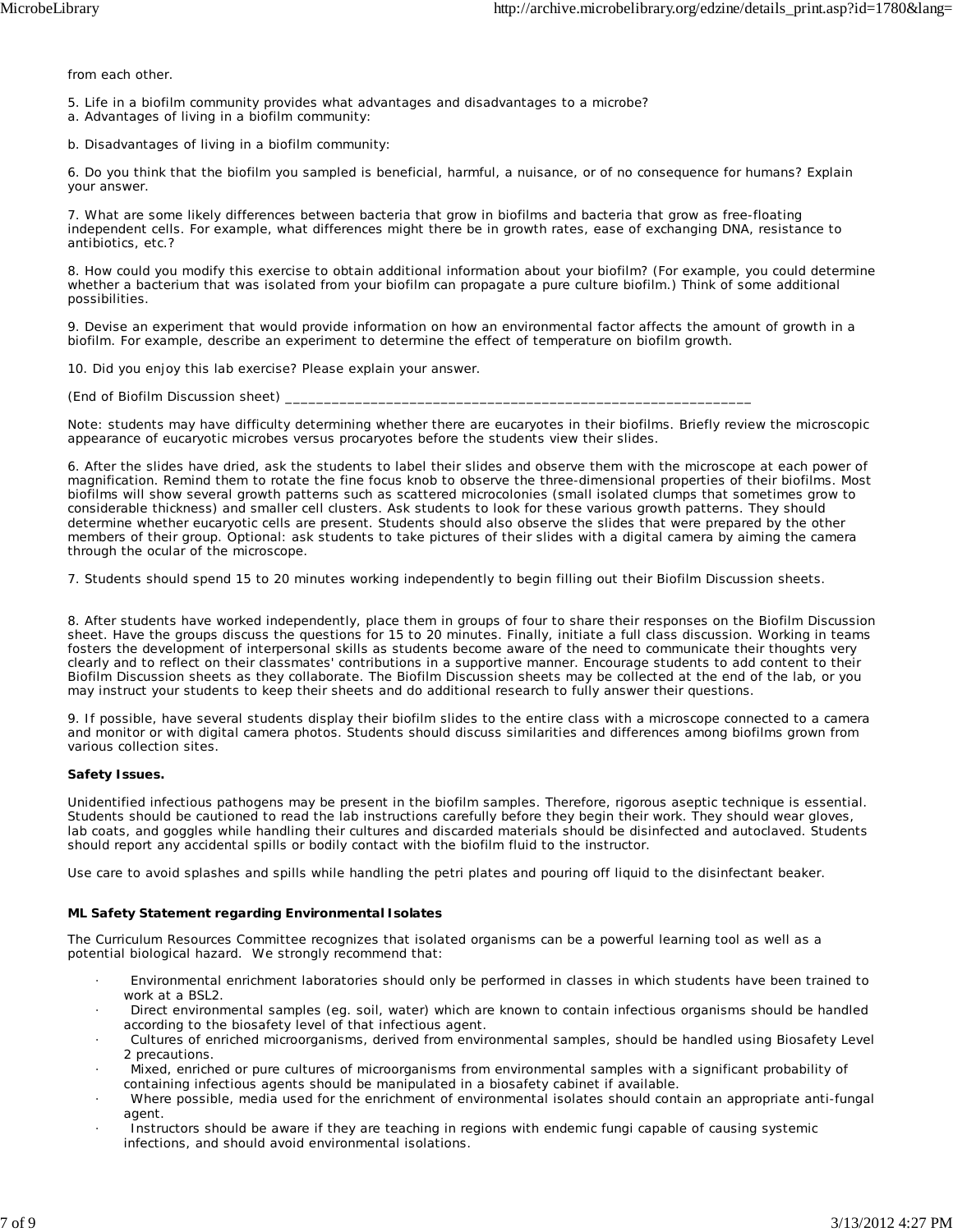## **ASSESSMENT and OUTCOMES**

#### **Suggestions for Assessment.**

The Biofilm Discussion sheet is the basis for individual reflection as well as group and class discussions. I graded students on the thoroughness of their answers and their participation in the discussions.

Suggested rubric: Completion of Biofilm Discussion sheet: 50 points Preparation of stained biofilm slide: 25 points Participation in class discussion: 25 points

#### **Field Testing.**

This lab has been tested with two separate classes of 24 students each. Most of these students had no prior science background before taking microbiology. Most of these students were studying microbiology as a prerequisite for admittance to an allied health program.

#### **Student Data.**

I asked my students whether or not they enjoyed this lab. The response from a poll of 20 students was 100% positive. Here are a few of the comments:

- "I didn't have a clue what a biofilm was before this lab."
- $\bullet$ "This lab brought microbiology into my life."
- "It was interesting to see things that we collected rather than the usual cultures provided in lab."
- "I didn't know that my drain has that many bacteria."
- "I liked being able to choose what to collect."
- "This lab built on what we learned earlier in the quarter—I feel comfortable with lab techniques now."  $\bullet$
- "It was cool to see how many organisms there are in common places."
- "This lab summed up many things that I learned earlier in class."
- "A fun lab—but we need more time to investigate the slides."
- "I was very aware of the three-dimensional character of the films by using the fine focus knob."
- "I was delighted to be able to grow my own biofilm after reading about them."
- "The biofilms formed with so little experimental effort that it seems very likely that bacteria really "want" to grow this way."
- "The big lesson is that these little guys (the microbes) are not only complex and subtle inside the microscopic world, but can exhibit macroscopic features of great subtlety and utility (for themselves)."

#### **SUPPLEMENTARY MATERIALS**

#### **Possible Modifications.**

The following four modifications were suggested by the students in their responses to Question 8 on the Biofilms Discussion sheet.

1. Isolate some of the biofilm bacteria and identify them using tests to characterize "unknowns." Determine whether similar organisms can be isolated from biofilms of diverse origins. Determine whether an isolated organism can form a biofilm when it is grown as a pure culture.

2. Compare a slide of the microbes that float in the broth above the biofilm slide to the biofilm slide to detect differences in growth patterns. (We consistently found fewer and smaller aggregates among the floating microbes in comparison to the attached microbes in the biofilms.)

3. Prepare several biofilm slide cultures and harvest the slides over a period of days to observe changes as the biofilm matures.

4. Students collaborated to propose experiments to investigate how environmental factors influence biofilm growth in their responses to Question 9 on the Biofilms Discussion sheet. They suggested comparing the extent of growth when biofilms are grown at different pH levels, different temperatures, with different nutrient supplies, or on different subtrates. They also suggested comparing agitation versus stationary growth, and growth in the presence and absence of an antimicrobial agent. The development of these proposals provides opportunities for students to develop critical thinking skills and apply the scientific method of inquiry. It is desirable to have the students work in groups so they gain experience in developing consensus as they share in planning and making strategic decisions about their proposals.

Biofilm growth under some of these test conditions can be quantified by culturing the biofilms in 50 mm plates or on 24-well microtiter plates. Rinse the plates and let them dry thoroughly. Then stain, rinse, and dry the plates as described in the lab exercise. Destain each culture with a fixed volume of 95% ethanol for 10 minutes. Collect the destaining alcohol from each culture and determine its color intensity by measuring the optical density at 595 nm with a spectrophotometer.

#### **References.**

1. **Costerton, J. W., and P. S. Stewart.** 2001. Battling biofilms. Sci. Am. **285:**75–81.

2. **Davey, M. E., and G. A. O'Toole.** 2000. Microbial biofilms: from ecology to molecular genetics. Microbiol. Mol. Biol. Rev. **64:**847–867.

3. **Djordjevic, D., M. Wiedmann, and L. A. McLandsborough.** 2002. Microtiter plate assay for assessment of *Listeria monocytogenes* biofilm formation. Appl. Environ. Microbiol. **68:**2950–2958.

4. **McBain, A. J., R. G. Bartolo, C. E. Catrenich, D. Charbonneau, R. G. Ledder, A. H. Rickard, S. A. Symmons, and P.**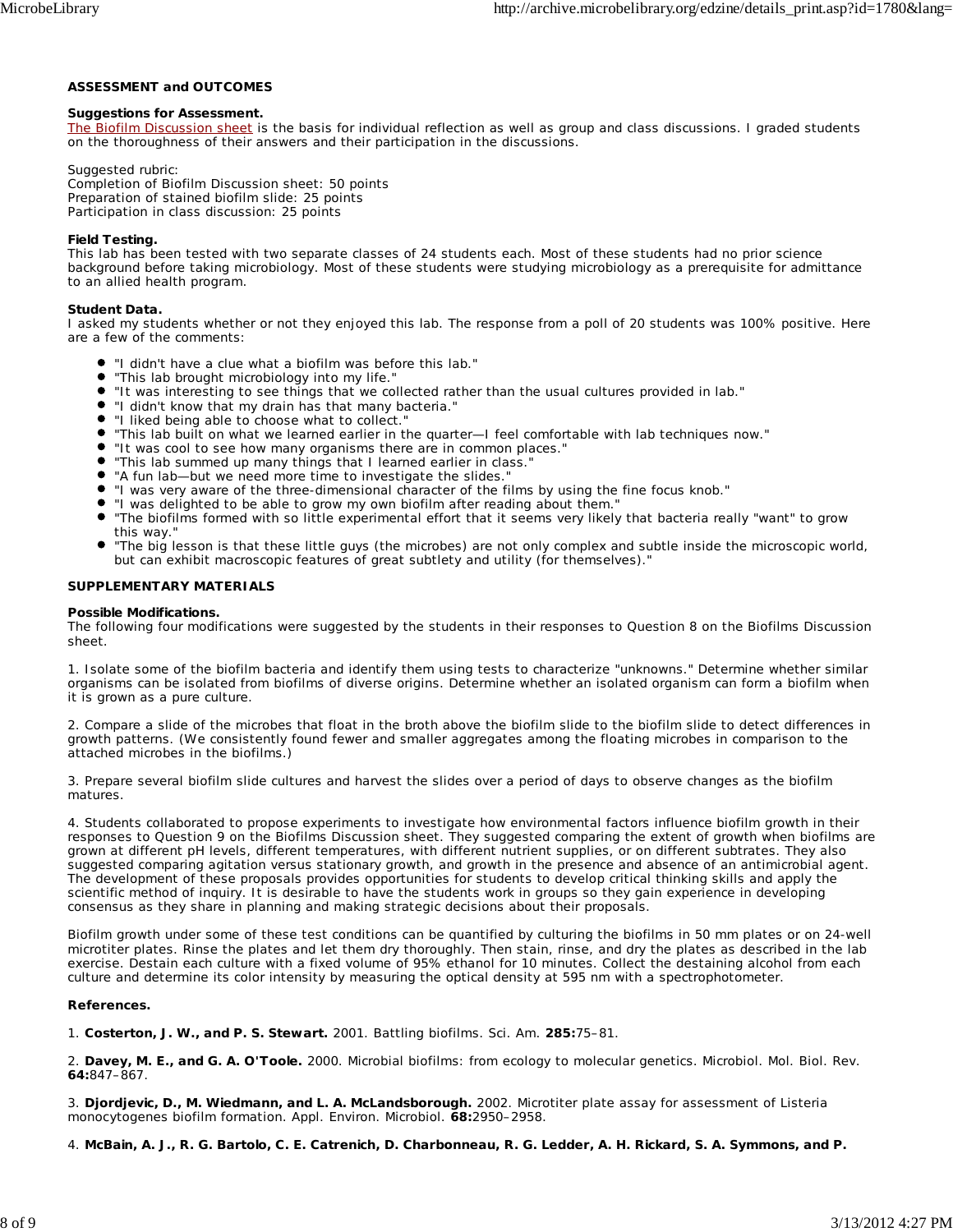**Gilbert.** 2003. Microbial characterization of biofilms in domestic drains and the establishment of stable biofim microcosms. Appl. Environ. Microbiol. **69:**177–185.